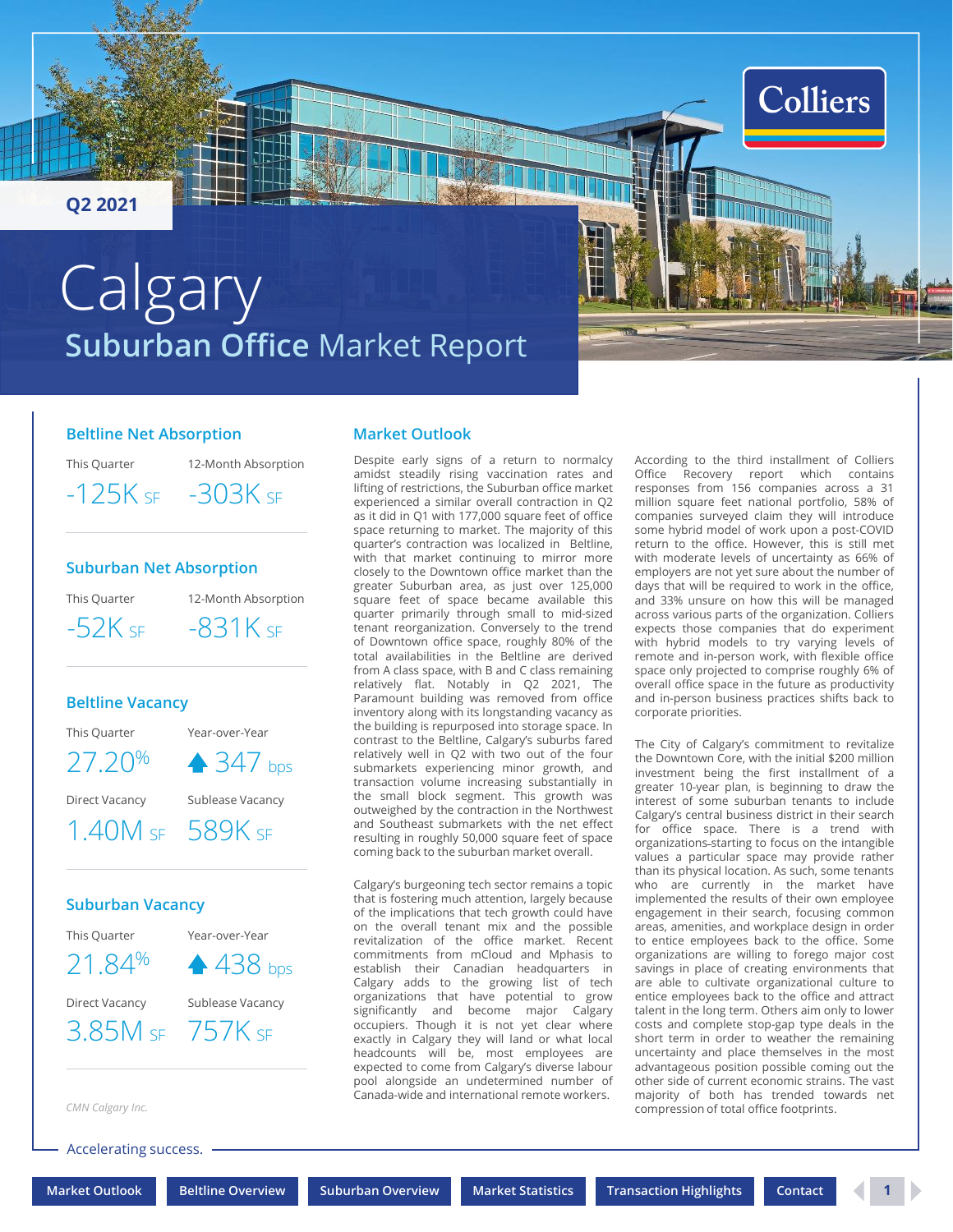## <span id="page-1-0"></span>Beltline Overview

Direct Sublease









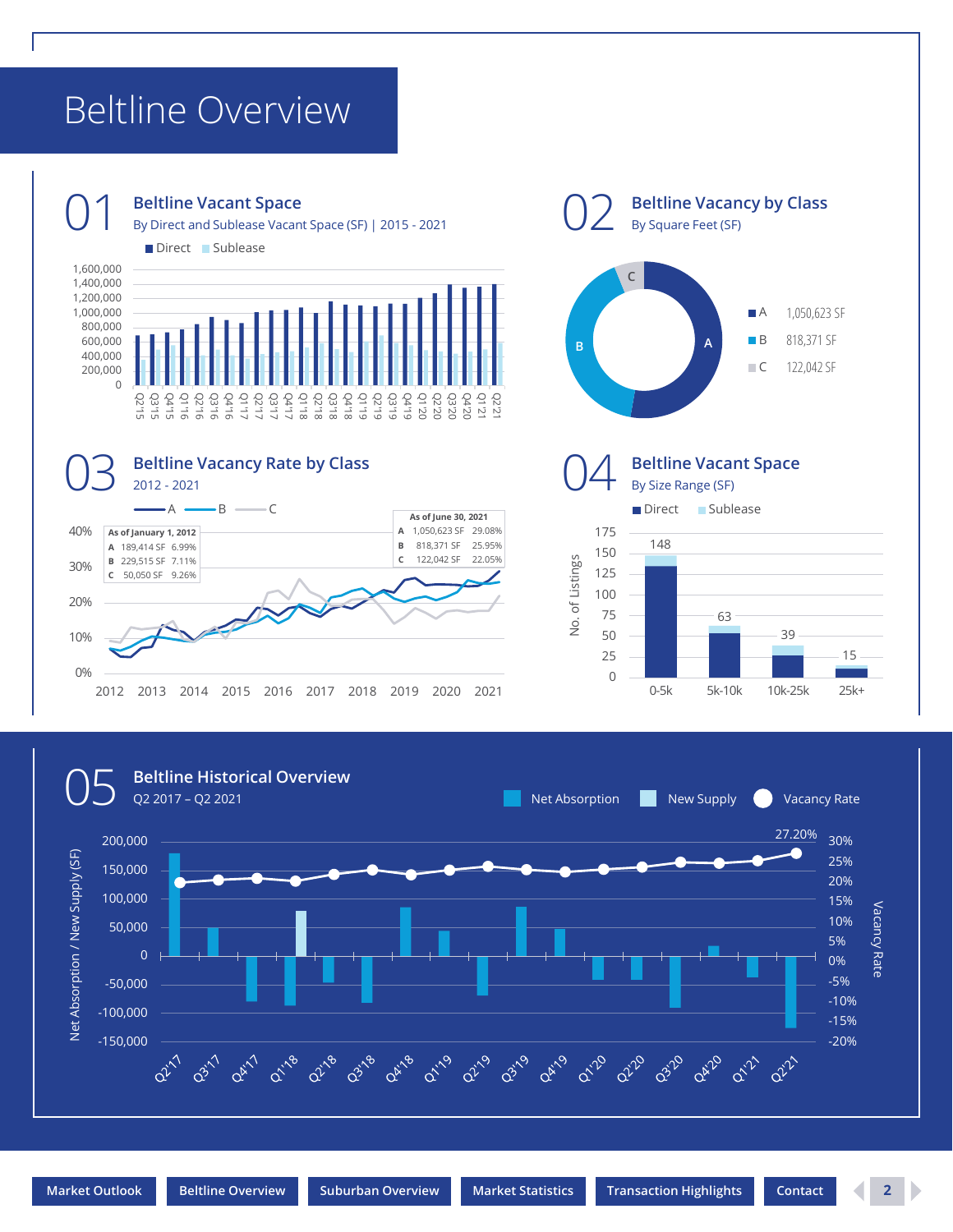## <span id="page-2-0"></span>Suburban Overview



### **Suburban Vacant Space**

O 1 Suburban Vacant Space<br>
By Direct and Sublease Vacant Space (SF) | 2015 - 2021

Direct Sublease







**Suburban Vacancy by Market**

By Square Feet (SF)



0% 5% 10% 15% 20% 25% 30%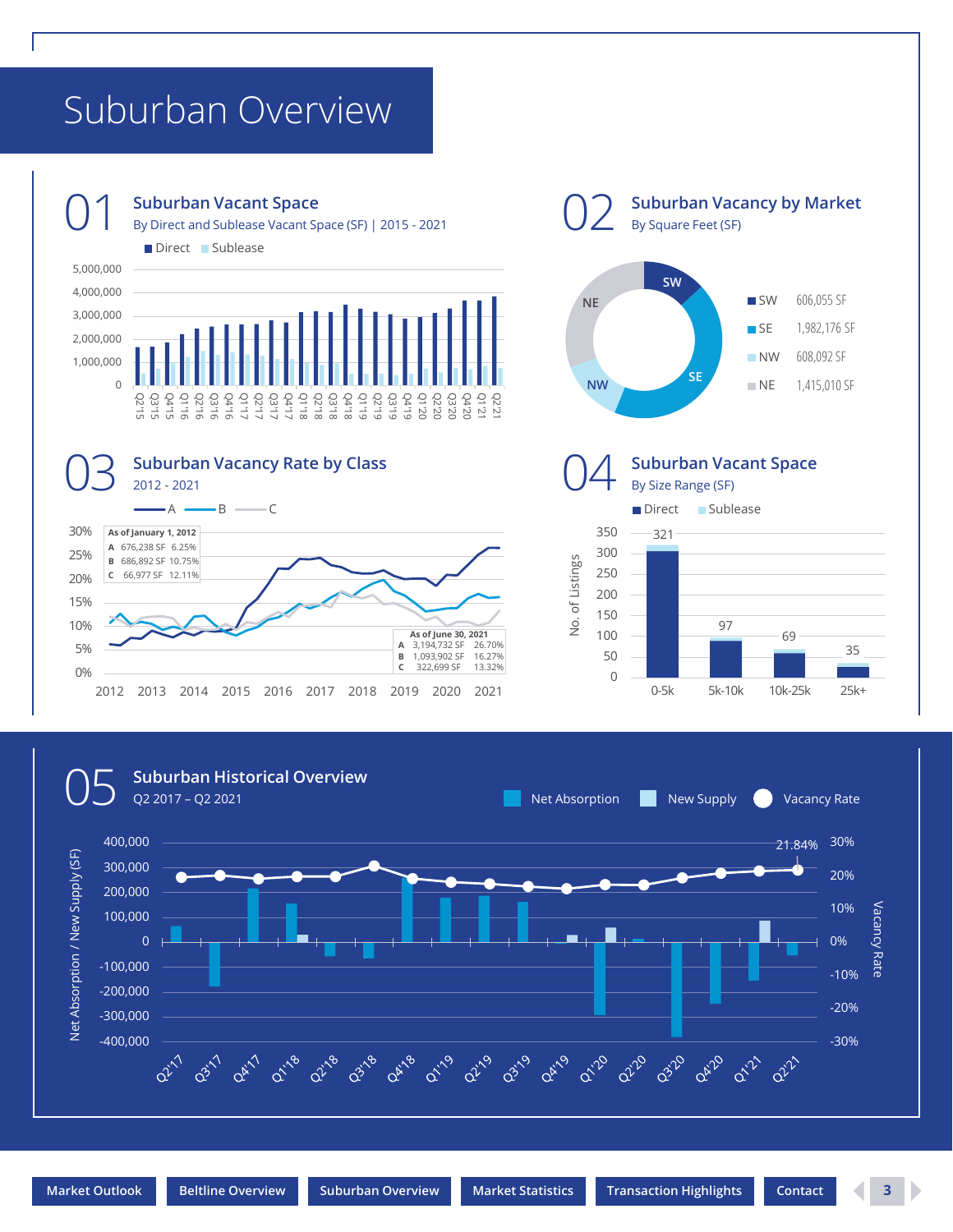## <span id="page-3-0"></span>Market Statistics & Transaction Highlights

| <b>Market</b>           | # of<br><b>Buildings</b> | <b>Total</b><br><b>Inventory</b><br>(SF) | <b>Direct</b><br><b>Vacancy</b><br>(SF) | <b>Sublease</b><br><b>Vacancy</b><br>(SF) | <b>Total</b><br><b>Vacancy</b><br>(SF) | <b>Vacancy</b><br>Rate | <b>Net</b><br><b>Absorption</b><br>(SF) |
|-------------------------|--------------------------|------------------------------------------|-----------------------------------------|-------------------------------------------|----------------------------------------|------------------------|-----------------------------------------|
| <b>South East</b>       |                          |                                          |                                         |                                           |                                        |                        |                                         |
| <b>Current Quarter</b>  | 124                      | 8,321,336                                | 1,588,748                               | 393,428                                   | 1,982,176                              | 23.82%                 | $-61,300$                               |
| Previous Quarter        | 124                      | 8,321,336                                | 1,466,486                               | 454,390                                   | 1,920,876                              | 23.08%                 | $-84,207$                               |
| <b>South West</b>       |                          |                                          |                                         |                                           |                                        |                        |                                         |
| Current Quarter         | 44                       | 3,265,037                                | 564,540                                 | 41,515                                    | 606,055                                | 18.56%                 | 22,628                                  |
| Previous Quarter        | 44                       | 3,265,037                                | 581,896                                 | 46,787                                    | 628,683                                | 19.26%                 | $-2,129$                                |
| <b>North West</b>       |                          |                                          |                                         |                                           |                                        |                        |                                         |
| <b>Current Quarter</b>  | 48                       | 2,434,519                                | 350,667                                 | 257,425                                   | 608,092                                | 24.98%                 | $-25,760$                               |
| Previous Quarter        | 48                       | 2,395,519                                | 328,405                                 | 253,927                                   | 582,332                                | 24.31%                 | 12,255                                  |
| <b>North East</b>       |                          |                                          |                                         |                                           |                                        |                        |                                         |
| <b>Current Quarter</b>  | 107                      | 7,039,680                                | 1,350,004                               | 65,006                                    | 1,425,010                              | 19.95%                 | 12,626                                  |
| Previous Quarter        | 107                      | 7,039,680                                | 1,342,506                               | 85,130                                    | 1,427,636                              | 20.13%                 | $-78,631$                               |
| <b>Suburban Total</b>   |                          |                                          |                                         |                                           |                                        |                        |                                         |
| <b>Current Quarter</b>  | 323                      | 21,114,572                               | 3,853,959                               | 757,374                                   | 4,611,333                              | 21.84%                 | $-51,806$                               |
| <b>Previous Quarter</b> | 323                      | 21,075,572                               | 3,719,293                               | 840,234                                   | 4,559,527                              | 21.63%                 | $-152,712$                              |
| <b>Beltline Total</b>   |                          |                                          |                                         |                                           |                                        |                        |                                         |
| <b>Current Quarter</b>  | 104                      | 7,320,392                                | 1,402,151                               | 588,885                                   | 1,991,036                              | 27.20%                 | $-125,337$                              |
| <b>Previous Quarter</b> | 105                      | 7,373,653                                | 1,343,800                               | 421,899                                   | 1,865,699                              | 25.30%                 | $-46, 174$                              |

### **Notable Transactions**

| <b>Occupier</b>                    | <b>Building Name / Address</b>                       | <b>Market</b>     | <b>Transaction Type</b> | Size (SF) |
|------------------------------------|------------------------------------------------------|-------------------|-------------------------|-----------|
| Owner-User                         | 5055 11 Street NE                                    | <b>North East</b> | Sale                    | 68.250    |
| <b>Matrix Solutions</b>            | 11 <sup>th</sup> Avenue Place / 214 11 Avenue SW     | <b>Beltline</b>   | Headlease               | 60,000    |
| <b>Work Nicer Coworking</b>        | Sundance Place / 23 Sunpark Drive SE                 | South East        | Headlease               | 12.627    |
| The Newly Institute                | Mission Centre / 2303 4 Street SW                    | <b>Beltline</b>   | Headlease               | 11.169    |
| <b>ESW IT Business Consultants</b> | Phillips Centre - Building A / 5935 Centre Street SW | South West        | Headlease               | 9.511     |
| <b>Passion Dental</b>              | Vintage Park / 885 42 Avenue SE                      | South East        | Headlease               | 8.564     |

**[Market Outlook](#page-0-0) [Beltline Overview](#page-1-0) [Suburban Overview](#page-2-0) [Market Statistics](#page-3-0) [Transaction Highlights](#page-3-0) [Contact](#page-4-0) 4**

D